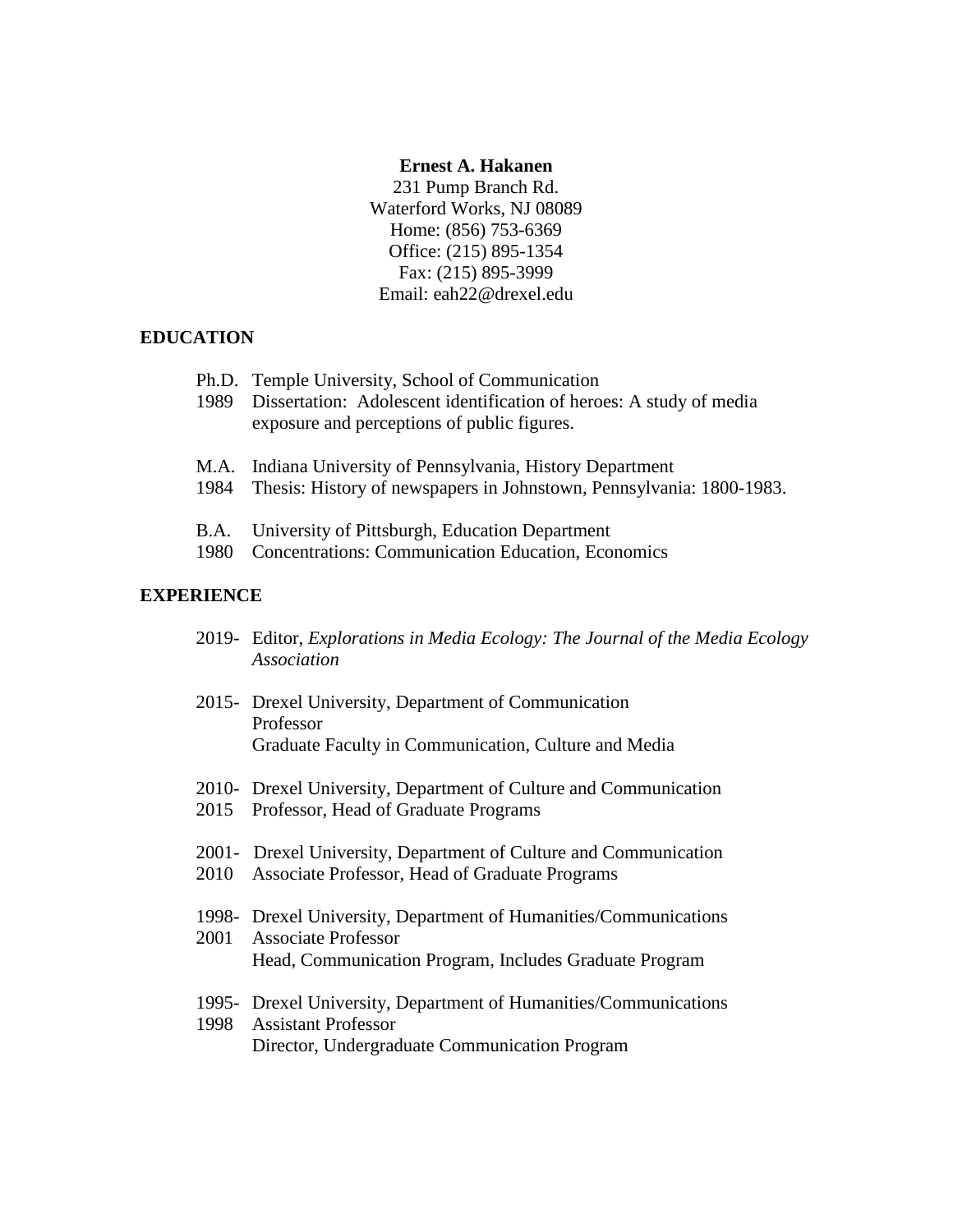|  |  |  |  |  |  | 1992- Drexel University, Department of Humanities/Communications |
|--|--|--|--|--|--|------------------------------------------------------------------|
|--|--|--|--|--|--|------------------------------------------------------------------|

1994 Assistant Professor

|      | 1990- Marquette University, Broadcast & Electronic Communication |
|------|------------------------------------------------------------------|
|      | 1992 Assistant Professor of Communication and Graduate Faculty   |
|      |                                                                  |
|      | 1989- Denison University, Department of Communication            |
| 1990 | Assistant Professor of Communication (one year contract)         |
|      |                                                                  |
|      | 1987- Drexel University, Department of Humanities/Communications |
| 1989 | <b>Adjunct Professor of Communication</b>                        |
|      |                                                                  |
|      | 1984 Temple University, Department of Radio, Television, Film    |
| 1988 | Assistant to the Director--Conference on Communication and       |
|      | Culture & Assistant Editor--Faculty Herald                       |

# **BOOK**

Branding the teleself: Mass media effects discourse and the changing self. (2007). Lexington Books (Rowman-Littlefield): Lanham MD.

### **EDITED BOOKS**

Signs of war: From patriotism to dissent. (with Anne- Marie Obejtec-Kirkwood) 2007). Palgrave MacMillan: New York.

Days leading to the 2003 Iraq War: The global media debate. (with Alexandre Nikoleav). (2006). Palgrave MacMillan: New York.

Mass Media and Society. (with A. Wells). (1997). Greenwich, CT: Ablex.

## **SELECTED JOURNAL PUBLICATIONS**

Playing the fool: Trump's Appeal to Each of Korzybski's Fools. (with Julia Richmond). etc.: A review of general semantics. (forthcoming).

Screening the tetrad – A tetrad of screens. (with Nicholas Grodsky and Julia Hildebrand). Explorations in Media Ecology. (2018). 17:1. 23-39.

Themes and Affect in the Third Wave of Contemporary Chinese Art. (with Alison N. Novak). [Journal of Social Sciences, Culture and Arts,](http://www.journal.casca.org.rs/2012/12/24/themes-and-affect-in-the-third-wave-of-contemporary-chinese-art/) (December 2012). 1:1.

Relationship between emotional intelligence to emotional recognition and mood management. Psychological Reports. (2004). 94. 1097-1103.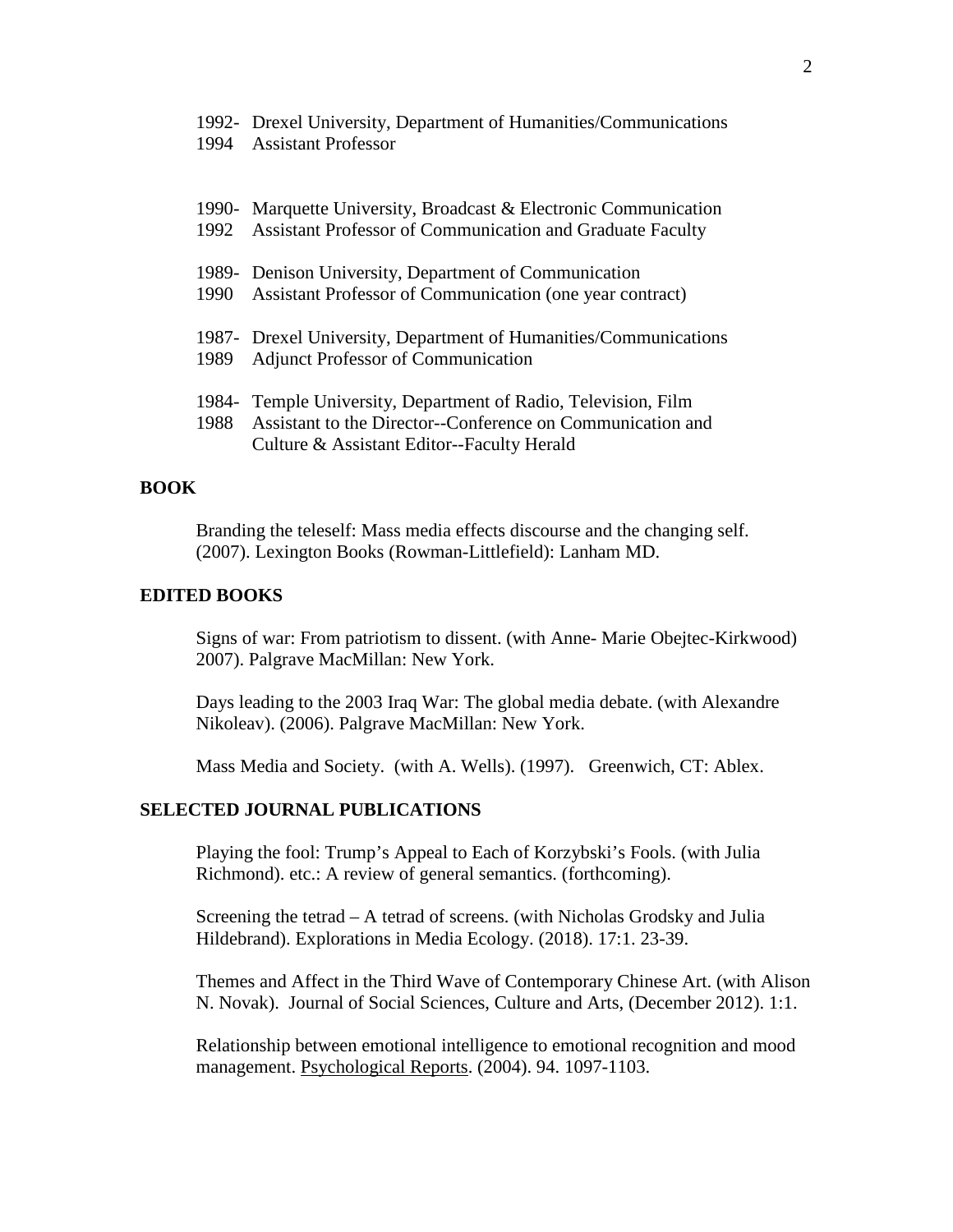Lists as Social Grid: Ratings and Rankings in Everyday Life. Social Semiotics. (2003). 12:3. 245-254.

In the public interest? The state of public service programming 15 years after deregulation. (with Ronald C. Bishop). Communication Inquiry. (2002). 26:3

Music choice for emotional management by Hong Kong adolescents. (with A. Wells and Lisa L. S. Ying). Asian Journal of Communication. (1999). 9:1. 72-85.

Music use for emotional management by Japanese adolescents. (with A. Wells and H. Tokinoya). Keio Communication Review. (1998). 20. 19-30.

Counting down to number one: The evolution of the meaning of popular music charts. Popular Music. (1998). 17:1. 45-61.

The expression of localism: A study of local news coverage in the new videomarketplace. (with K.S. Slattery and M. Doremus). Journal of Broadcasting and Electronic Media. (1996). 40:3. 403-413.

Citation patterns in international mass communication journals. (with D. Wolfram). Journal of Information Science. (1995). 21:3. 209-216.

On autopilot inside the beltway: Organizational failure, the doctrine of localism and the case of digital audio broadcasting. Journal of Telematics and Informatics. (1995). 8:1. 1-10.

Emotional use of music by African American adolescents. Howard Journal of Communications. (1994). 5:3. 214-222.

Sensationalism versus public affairs reporting in local tv news: Pennsylvania revisited. (with K.S. Slattery). Journal of Broadcasting and Electronic Media. (1994). 38: 2. 205-216.

Music preference and taste cultures among adolescents. (with A. Wells ). Popular Music and Society. (1993). 17:1. 45-61.

Digital audio broadcasting promises and policy issues in the United States. Telecommunications Policy. (1991). 641-646.

The emotional use of popular music by adolescents. (with A. Wells). Journalism Quarterly. (1991). 68:3. 445-454.

Adolescent music marginals: Who likes metal, jazz, country, and classical? (with A. Wells) Popular Music and Society. (1991). 14:4. 57-66.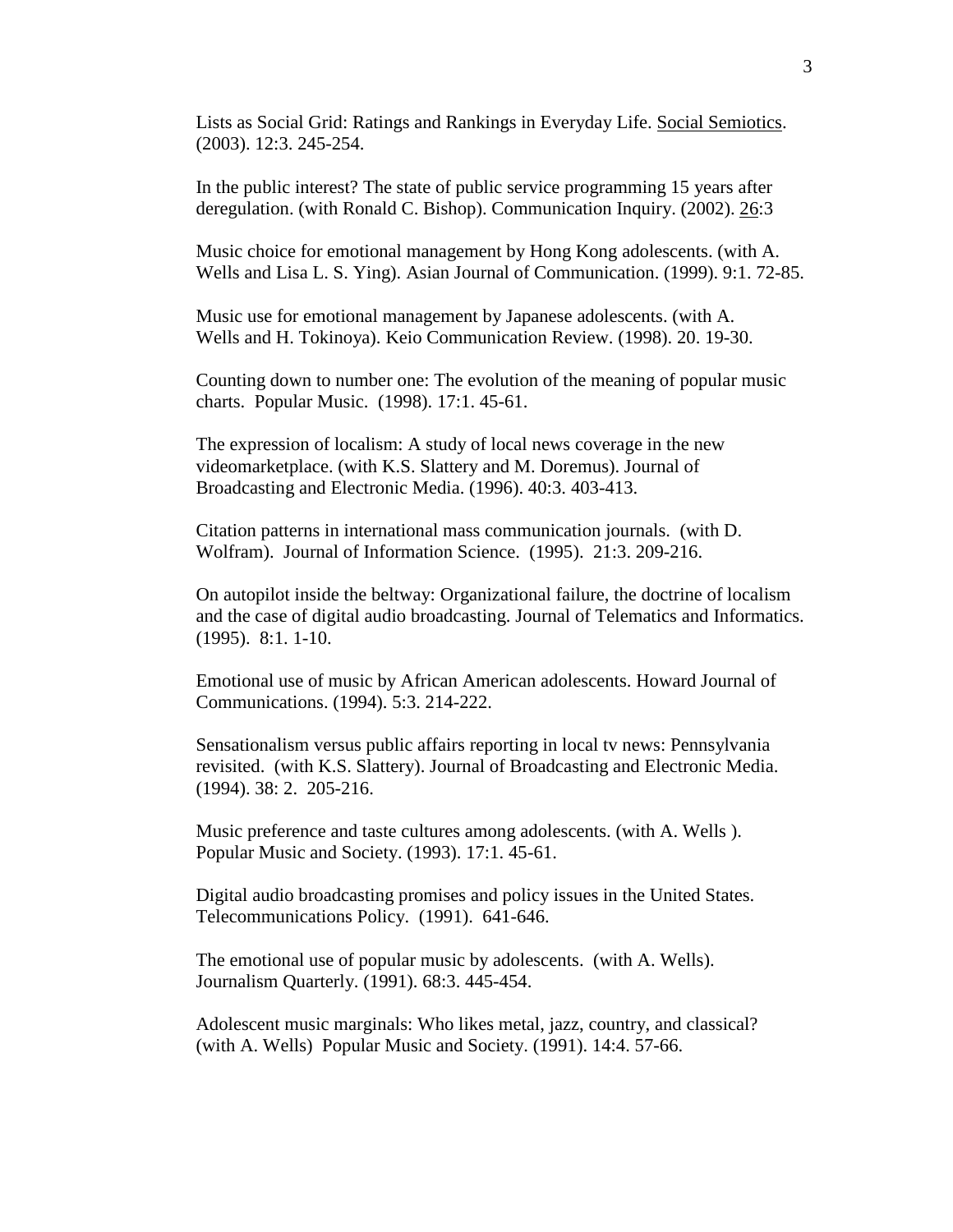The (d)evolution of heroes: An expanded typology of heroes for the electronic age. Free Inquiry in Creative Sociology. (1989). 17. 153-158.

The American connection: Telecommunications planning policy in the Caribbean. Howard Journal of Communications. (1988). 1:2. 65-85.

# **BOOK CHAPTERS**

The communicator's wisdom: framing of Technological influence through C-SPAN. (2015). (with Alison Novak). C-Span Archives: an interdisciplinary resource for discovery, learning, and engagement. Purdue University Press: West Lafayette, IN.

Yellow ribbons everywhere and no meaning to be found. in A. Obejtec-Kirkwood & Hakanen, E. A.( 2007). Signs of war: From patriotism to dissent, Palgrave MacMillan: New York.

The emotional uses of music by Japanese adolescents. (with A. Wells and H. Tokinoya). in T. Mitsui. (1998). Popular music: Intercultural Interpretations. Kanazawa, Japan: Kanazawa University.

Music preference and taste cultures among adolescents. (with A. Wells ). Reprinted in Hoke, K.R. (1997). Course Packet Soc. 248 Vanderbilt University.

German broadcasting: Regional representation in transition. in A. Wells. (1996). International Communications: Mass Media in Comparative Perspective. New York: Ablex.

Sensationalism versus public affairs reporting in local tv news: Pennsylvania revisited. Reprinted in Wells, A. & E.A. Hakanen (1996). Mass Media and Society. New York: Ablex.

The emotional use of popular music by adolescents. Reprinted in Wells, A.  $\&$ E.A. Hakanen (1996). Mass Media and Society. New York: Ablex.

The emotional use of popular music by adolescents. Reprinted in E.J. Whetmore. (1993). Mediamerica, Mediaworld. 5th ed. New York: Wadsworth. 420-433. \*Used as example (one of four) of good communication research.

Local public affairs content of TV news: Sixteen years later. In National Association of Broadcasters. (1993). Reports of the 1992 NAB grantees. Washington, DC: NAB.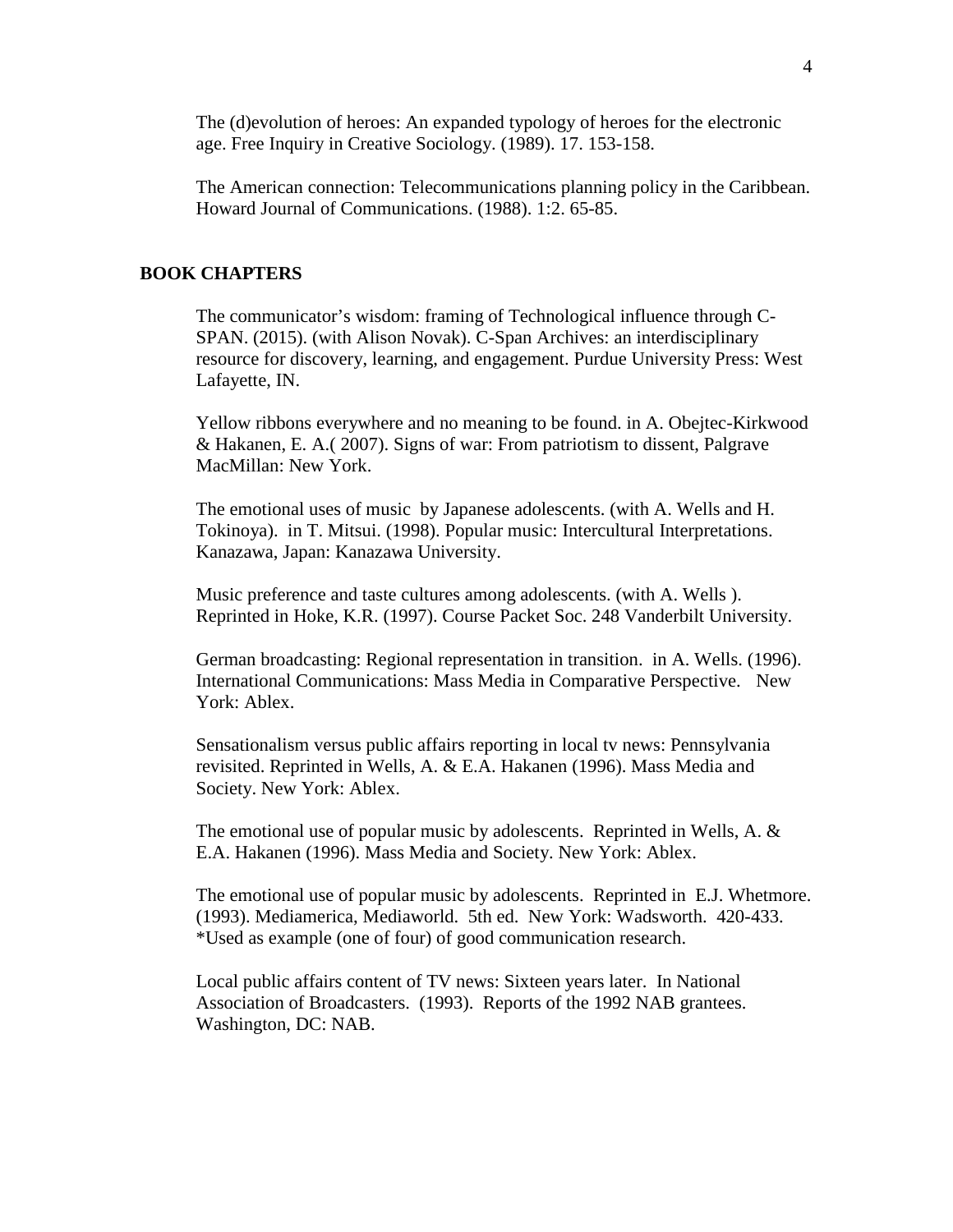### **ENCYCLOPEDIA ENTRIES**

"Engagement Advertising," "Engagement Features," "Big Data," and "Framing Theory." (2014). (with Alison N. Novak). In K. Harvey & G. Golson (Ed.). *Encyclopedia of Social Media and Politics.* SAGE Reference.

### **BOOK REVIEWS**

U.S. Congress. (1990). Review of Critical connections: Communication for the future]. Journal of Broadcasting and Electronic Media. (Fall, 1991). 49-50.

Condry, J. (1990). [Review of The psychology of television.]. Journal of Broadcasting and Electronic Media. (Fall, 1990). 366-367.

Rediker, M. (1987). [Review of Between the devil and the deep blue sea: Merchant seaman, pirates and the Anglo-American maritime world.]. Journal of Political and Military Sociology. (Spring,1990). 355.

### **SCHOLARLY CONFERENCE PAPERS**

Playing the Fool: Trump's Appeal to Each of Korzybski's Fools. (with Julia Richmond). Media Ecology Association Convention. (2018). Orono, ME.

Screening the tetrad – A tetrad of screens. (with Nicholas Grodsky and Julia Hildebrand). International Conference on the Toronto School: Then/Now/Next. (2016). Toronto, Canada.

On Screen: Implosion and Conspiracy in 9/11 Discourse. (with Nicholas Grodsky). IAMCR. (2015). Montreal, Canada.

The communicator's wisdom: framing of Technological influence through C-SPAN. (with Alison Novak). The C-Span Archive: Advancing the Research Agenda. (2014). Purdue University: West Lafayette, IN.

Get to know your local occupiers: A framing analysis of the coverage of the occupy movement. (with Alison Novak and Ronald Bishop). International Communication Association Conference. (2013). London.

"Life's been good to me so far:" Exploring changes in the story of fame in popular songs. (with Alison Novak, Jeana Fidyk and Ronald Bishop). Popular Culture Association/American Culture Association. (2013).Washington D.C.

Mather Work Incentive Posters and the Rhetoric of Scientific Management in the 1920s. (with Alison Novak). Eastern Communication Association (2012). Cambridge, MA.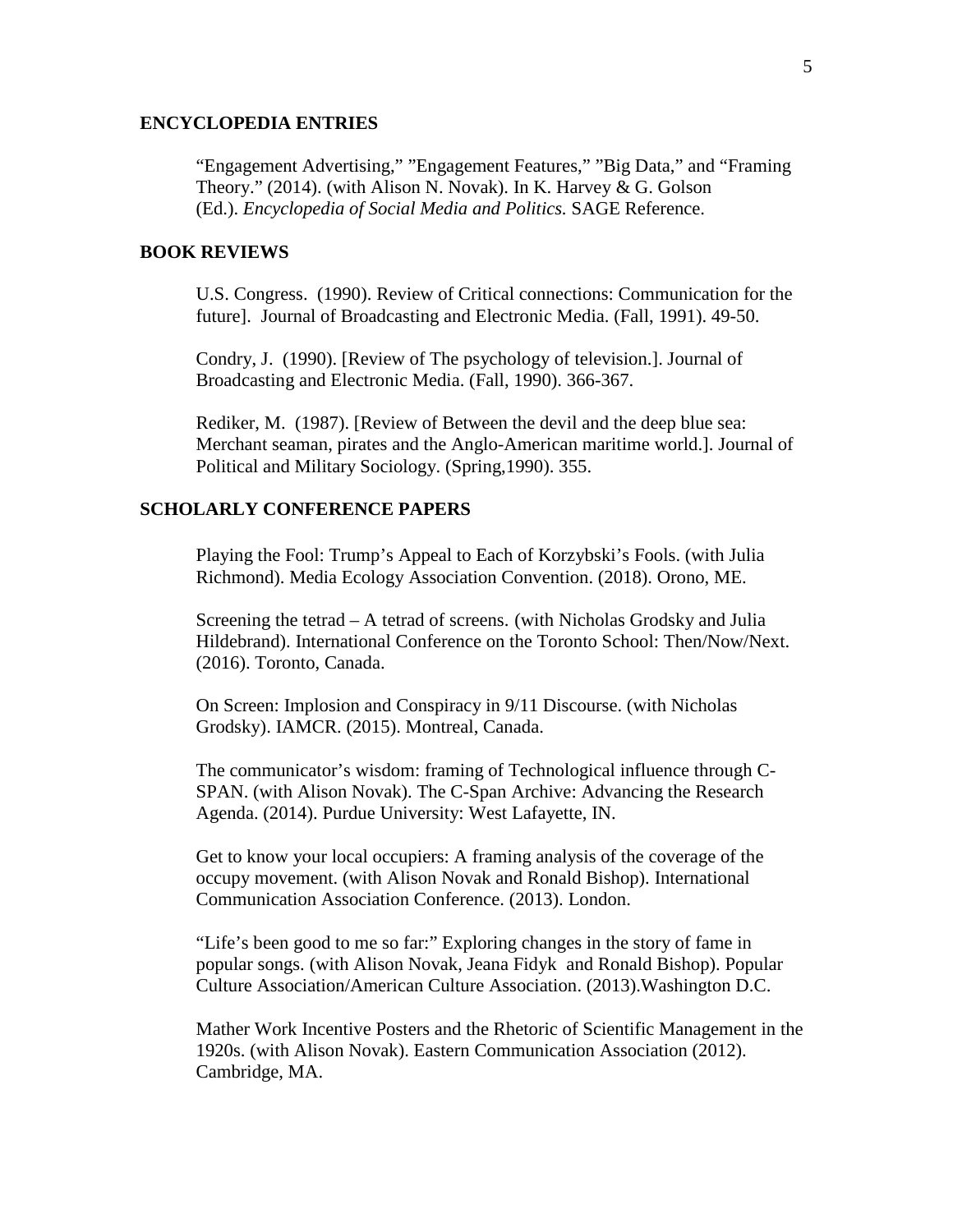Get to know your local Occupiers: A framing analysis of the coverage of the Occupy movement. (with Alison Novak and Ronald Bishop). Poster session, Drexel University Graduate Research Day (2012). Philadelphia, PA.

Mather Work Incentive Posters and the Rhetoric of Scientific Management in the 1920s. (with Alison Novak). Poster session, College of Arts and Sciences Research Day. (2012). Philadelphia, PA.

Globalization, Mobilization, and the Third Wave of Contemporary Chinese Art. (with Alison Novak). Mobilities in Motion Conference. (2011). Philadelphia, PA.

Who gets to be a hero?: The construction of heroism in newspapers. (with Ronald Bishop and Andrew Damiter). Eastern Communication Association Conference (2009). Philadelphia.

Lists as Social Grid: Ratings and Rankings in Everyday Life. Popular Culture Association. (2002). New Orleans.

The birth of universal service: ATT print campaign from 1908-1914. Popular Culture Association. (1999). New Orleans.

In the public interest: The state of local broadcasting in the wake of deregulation. (with Ronald Bishop). International Communication Association. (1999). San Francisco.

Music use for emotional management by Hong Kong adolescents. (with Alan Wells and Lisa Lai Suet Ying). Popular Culture Association Conference. (1998). Orlando, FL.

Talk radio and political efficacy. (with William Rosenberg). Midwest Association for Public Opinion Research. (1997). Chicago.

Community integration from "'hood' to globe." Association of Educators in Journalism and Mass Communication. (1997). Chicago.

Music use for emotional management by Japanese adolescents. (with Alan Wells). International Association for the Study of Popular Music. (1997). Kanazawa, Japan.

Music genre choice among Japanese adolescents. (with Alan Wells). Popular Culture Association Conference. (1997). San Antonio.

The expression of localism: A study of local news coverage. (with K. Slattery and M. Doremus). International Communication Association Conference. (1995). Albuquerque.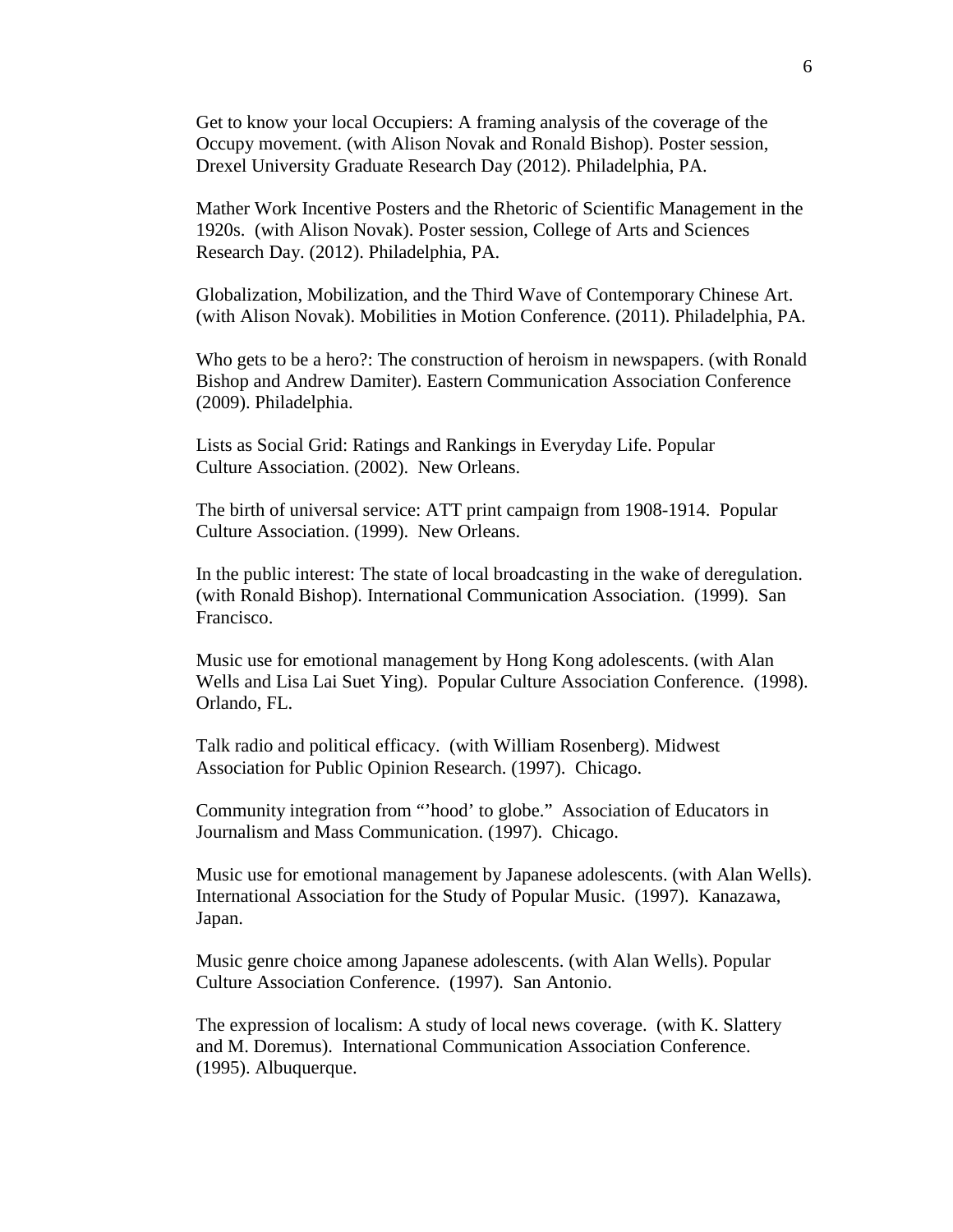Counting down to number one: The evolution of the American music charts. Midwest Popular Culture Association Conference. (1994). Pittsburgh.

*Die wende* : Trends in the German broadcast system. International and Intercultural Communication Conference. (1994). Miami.

The FCC and organizational regulatory failure: A case study of digital audio broadcasting and the constructs of localism. International Communication Association Conference. (1993). Washington, DC.

The utility of home audio recording. International Communication Association Conference. (1993). Washington, DC.

Local television news coverage: A study of ten Pennsylvania stations. (with K. Slattery). Broadcast Education Association Conference. (1993). Las Vegas.

Music use for emotional management by African American adolescents. North Central Sociological Association Conference. (1993). Toledo, OH.

Adolescents and home audio recording. Popular Culture Association Conference. (1993). New Orleans.

Music preferences and the use of music to manage emotional states: Correlates with self-concept among adolescents. (with T. F. Gordon and A. Wells). International Communication Association Conference. (1992). Miami.

Characteristics of endomorphs on prime-time television: A cultural studies approach. (with M. Maher). Popular Culture. (1991). San Antonio.

Adolescent identification of non-traditional heroes and tolerance for corruption among public figures. Popular Culture Association Conference. (1990). Toronto.

Adolescent music marginals: Who likes metal, jazz, country, and classical? (with A. Wells). North Central Sociological Association Conference. (1990). Louisville.

The emotional use of popular music by adolescents. (with A. Wells). Speech Communication Association Conference. (1990). Chicago.

Freedom given or taken: A cultural critique of press theories. International and Intercultural Communication Conference. (1990). Miami.

Music taste preference and taste cultures among adolescents. (with A. Wells). Speech Communication Association Conference. (1990). Chicago.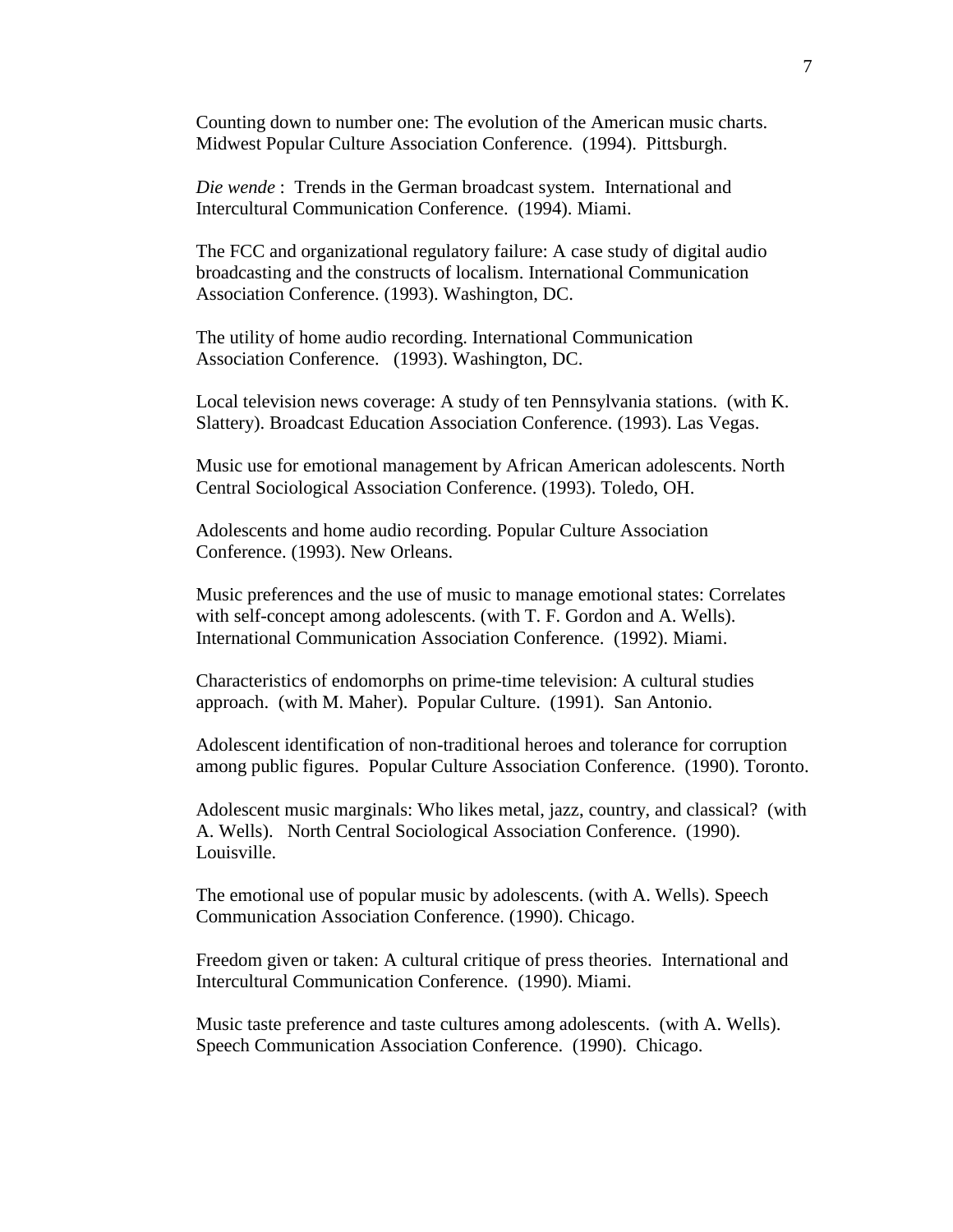Who speaks for the Caribbean?: Another look at telecommunications planning policy in the Caribbean. International and Intercultural Communication Conference. (1989). Miami.

Adolescent identification of heroes: A study of media exposure and perceptions of heroes. International Communication Association Conference. (1988). New Orleans.

The American connection: Telecommunications planning policy in the Caribbean. International and Intercultural Communication Conference. (1988). Miami.

The (d)evolution of heroes: A typology of heroes. North Central Sociological Association Conference. (1988). Pittsburgh. (Available Sociological Abstracts. (April, 1988). 149. 6.

Diglossia and Haitian press freedom. Conference for Culture and Communication Conference. (1987). Philadelphia.

# **PANELS CHAIRED OR MODERATED AT SCHOLARLY CONFERENCES**

Sex, Sexuality, and Improvisation. (2001). ICA. Washington, DC.

Popular CULT-ure: Theory, CultTV and Fandom. (2000). ICA. Acapulco.

Audience Issues. MAPOR. (1999). Chicago.

Directions in Communication Education. Mid-Atlantic Communication Conference. (AEJMC). (1996). Philadelphia.

Popular Culture and Mass Media. NCSA. (1992).ßTerre Haute, Indiana.

Of Heroes and Heroines. PCA. (1990). Toronto.

Mass Media Studies. NCSA. (1989). Louisville.

Social Uses of Music. CCC. (1989). Philadelphia.

#### **MENTOR (PhD Students)**

Brandon Niezgoda, PhD Do it Together? The Pragmatics and Implications of Synergistic Micro-budget Filmmaking, November 2017

Ellen Bernhard, PhD (Philadelphia University) Never mind the Subculture: Contemporary Punk Rock Communities and the Evolution of American Punk Rock, November 2016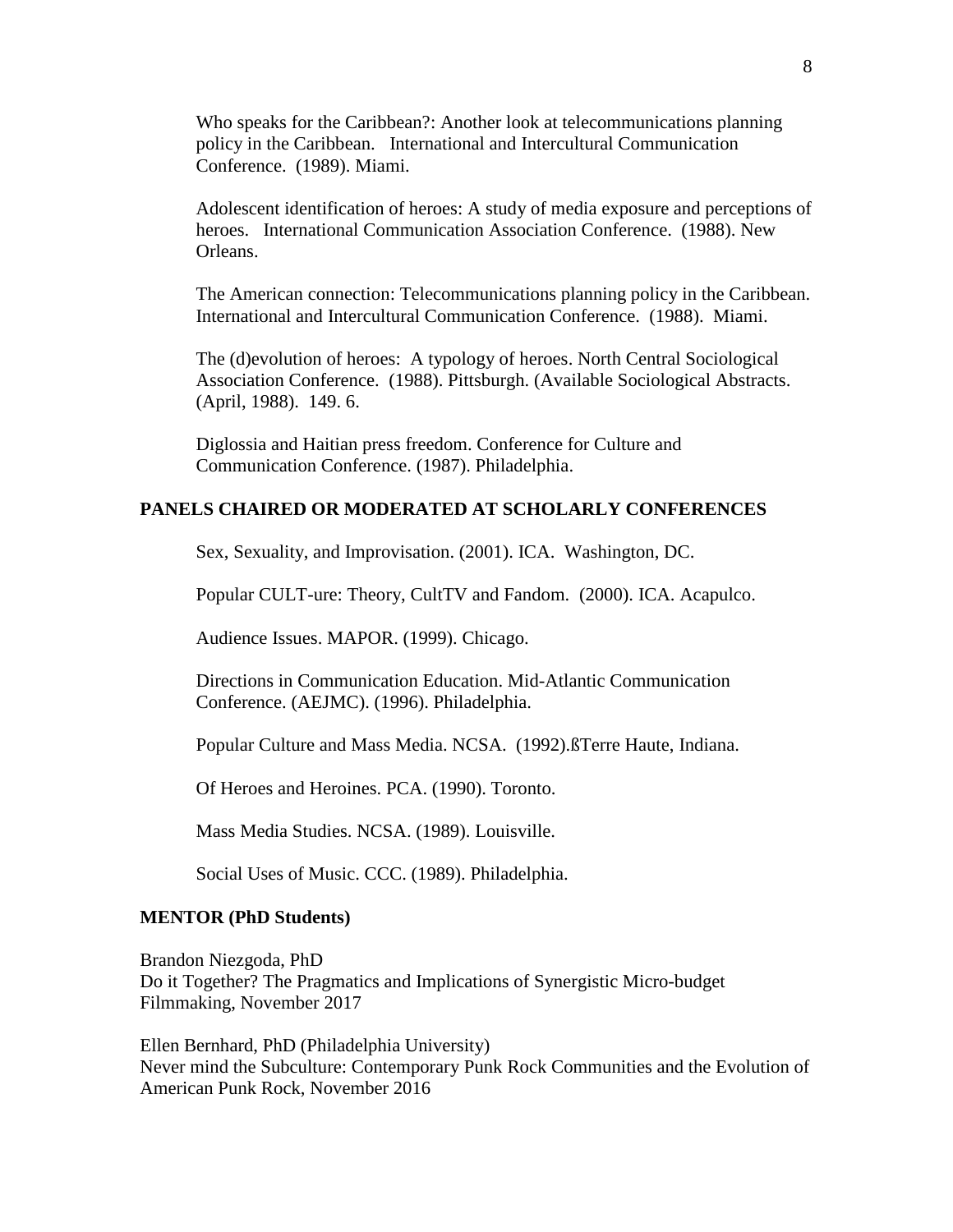Alexander Jenkins, PhD (Drexel University) Digital Gamers: A Mixed Method Study of Players Emotions, Moods and Moral Life May 2015

Alison N. Novak, PhD (Rowan University) Generation "Undecided": Millennial Discourses and Media Reactions to Changing Political Behaviors May 2014

Committee Member

Jane Bokunewicz (Stockton College) Robert Devido (VP, United Health Care) Melinda Sabastian (Kutztown University) Ammani El Burki (Lehigh University) Julia May (Drexel University) Ashley Patwell (Rowan University) Candice Roberts (St. Johns University) Daniel Gilmore (St. Johns University) Danni Greenwell Miles Ethan Lassity (SMU)

#### **INVITED LECTURES**

Pennsylvania Humanities Council, "Technology and Communication: A Short Course," June-August, 1997.

Institute for Scientific Information, "Knowing the difference between massaging and fondling: Clinton defines multimedia," April, 1996

#### **GRANTS**

C-SPAN Archive and Purdue University (with A. N. Novak), Fall 2014

National Association of Broadcasters Annual Grant (with K. Slattery), 1992

International Studies Grant, Marquette University, Fall, 1991

Graduate Faculty Research Grant, Marquette University, Fall, 1991

Faculty Research Grant, Marquette University, Spring, 1991 University Fellowship Grants, Temple, 7 times from 1985-1989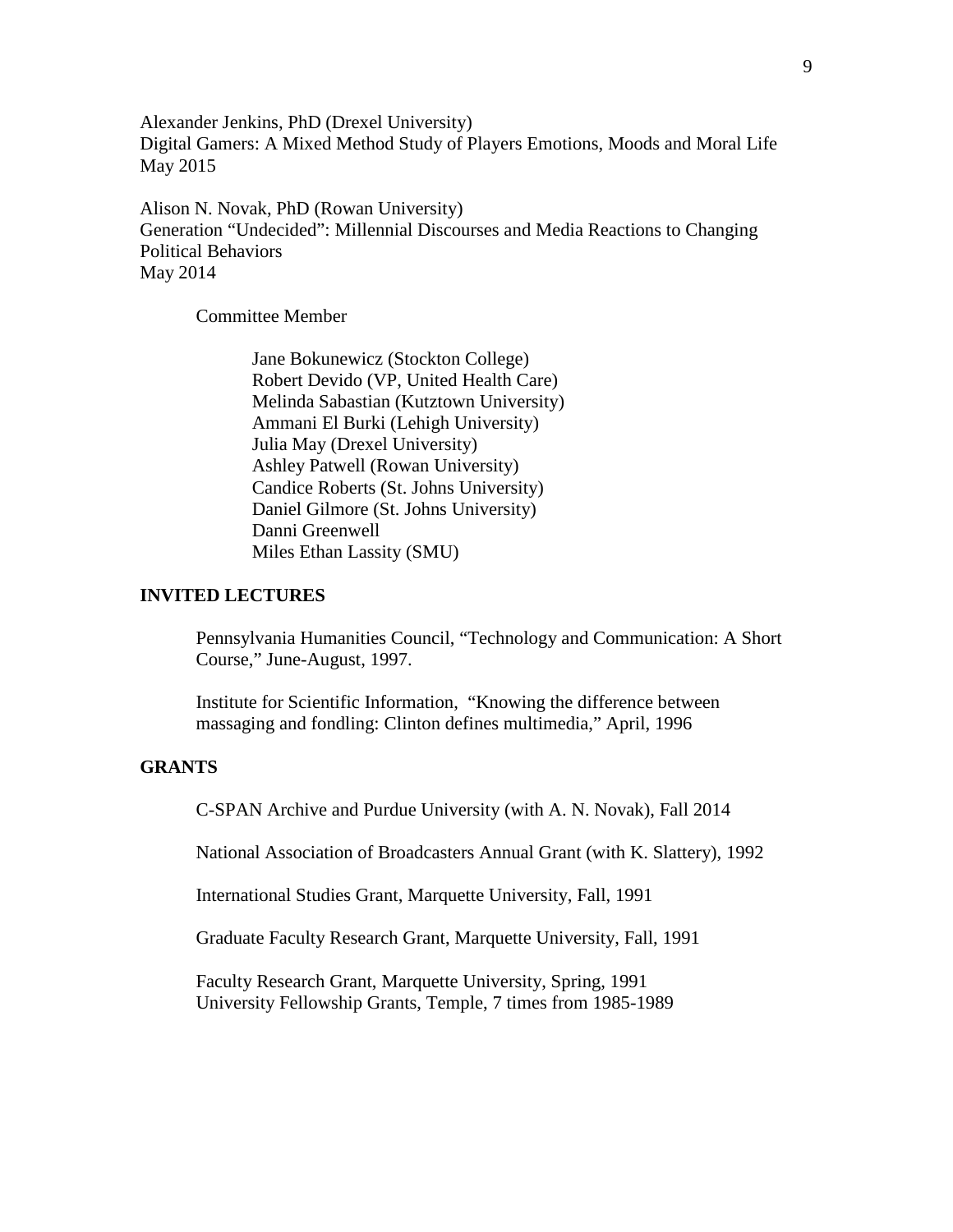## **HONORS AND SPECIAL STUDIES**

Bertalanffy Center for the Study of Scientific Structures, Vienna, Austria – Visiting Fellow, Winter and Spring 2017

Critical Theory Institute, UC, Irvine -- Visiting Scholar, Studied with Professors Mark Poster and Fredric Jameson, Spring, 1997

Pennsylvania Humanities Council -- Advisory Board, 1995-1997

Philadelphia Communications Academy -- Representative, 1995-1998

Annenberg Washington Program -- Technology Tutorial, Winter, 1994

Annenberg Washington Program, Summer, 1991

**COURSES TAUGHT** (\* denotes development of new course)

Undergraduate Courses

Mass Communication and American Social Thought\*

Communication Theory I \*

Theories of Persuasion and Communication

Telecommunications Policy \*

Principles of Communication \*

Media Effects\*

Mass Media and Society

History of Broadcasting in America

International Communication/Comparative Broadcasting Systems

Communication Research Methods

Emergent Communications Technologies

Popular Music and Communication (Honors) \*

Television Criticism (Honors) \*

Techniques of Speaking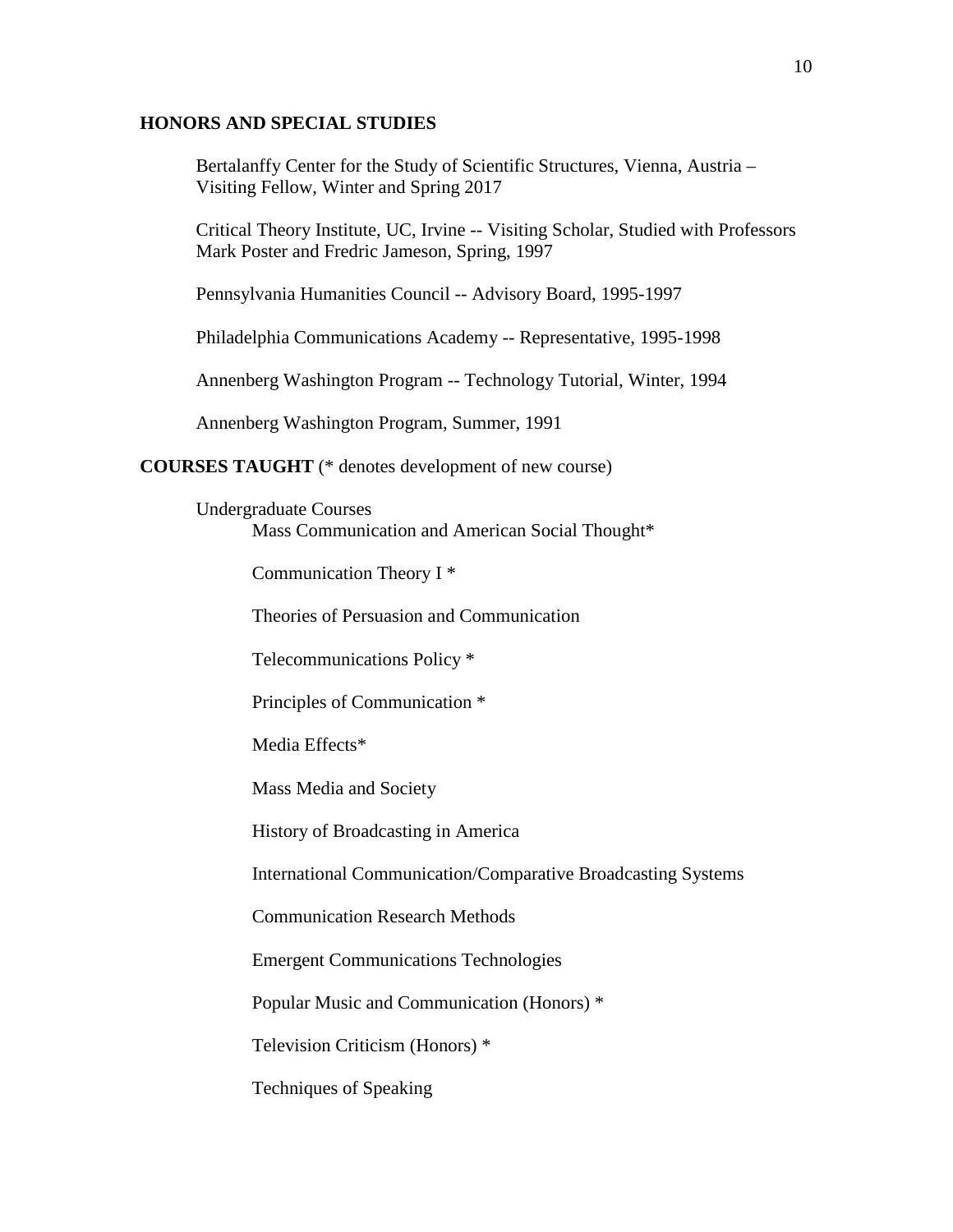University Seminar

Honors Freshman Seminar

Graduate Courses Communication Theory

The Information Society \*

Research Methods (Information Science)

Telecommunications Policy \*

Mass Communication and American Social Thought\*

History of Electronic Media \*

# **PROFESSIONAL SERVICE**

Committees (All at Drexel)

Tenure Appeals Committee, Chair, 2015, 2013-2016

Head of Faculty Sabbatical Committee, 1011-13

Department Head Decision Committee, 2009

Hiring Committee, 2003, 2007, 2008

Dean's Advisory Committee, 2003-

Faculty Senate Committee on Academic Affairs, 2004-2007

Steering Committee of the faculty Senate, 2002-2003

Nominations Committee of the Faculty Senate, Chair, 2002-2003

Faculty Senate, Chair, 2000-01

University Committee on Distinguished Professorship, 2000-01

Middle States Subcom. on Planning & Resource Allocation, 1999

Faculty Senate, 1998-01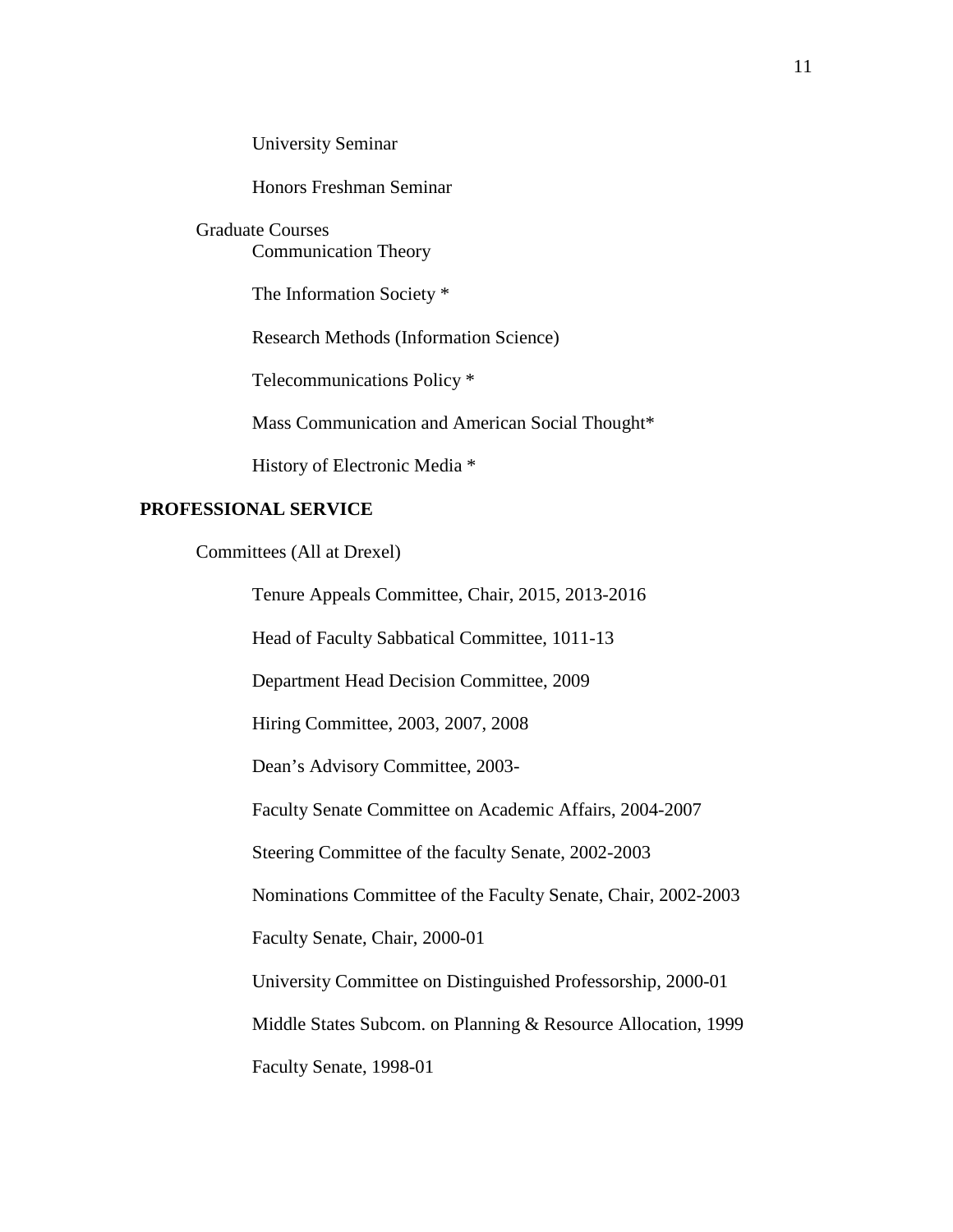Devereax Committee, 1998-99

Review Committee, 1998-01

Executive Advisory, 1998-01

Senate Committee on Academic Support, 1996-00

Department Curriculum Committee, Chair 1997-00

Department Curriculum Committee, Secretary 1993-95

Elections Committee, 1995-00

Freshman Studies Committee 1995-97

Department Hiring Committee 1994-00

College Curriculum Committee 1994-00

Service Learning Advisory Board 1993-99

Writing Competition Director 1992-96

#### Editorial Board

Explorations in Media Ecology, current

Popular Communication, past

# Reviewer

JOURNALS

Journal of Communication

Explorations in Media Ecology

Policy Studies Journal

Journal of Broadcasting and Electronic Media

Journalism and Mass Communication Quarterly

Popular Communication

Popular Music and Society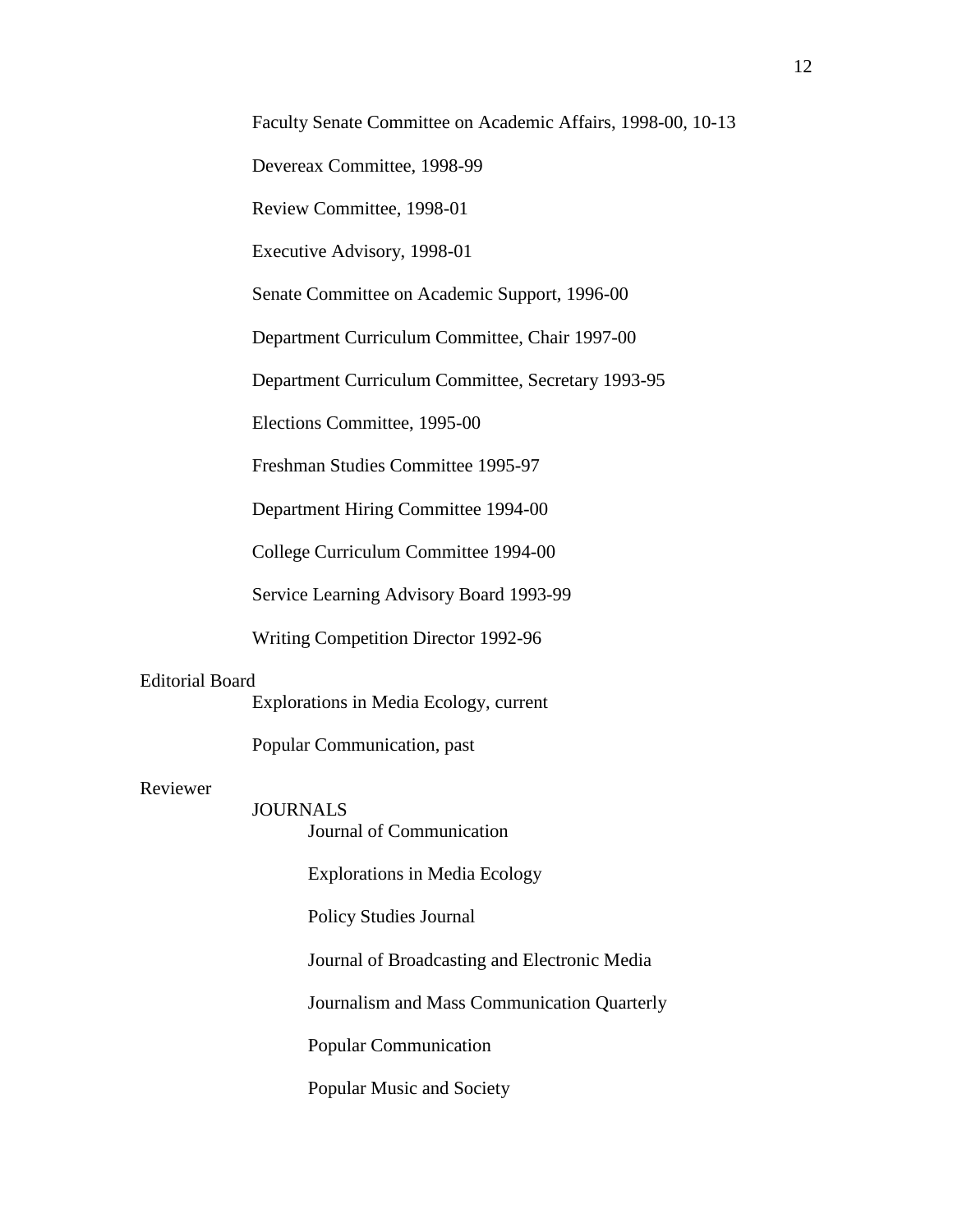The Psychology of Music

Sex Roles

### PUBLISHERS

Allyn and Bacon

Lawrence Earlbaum Associates

Longman

McGraw-Hill

**Wadsworth** 

# **CONFERENCES**

Mass Communication Division (ICA)

Popular Communication (ICA)

Communication Theory & Research Division (AEJMC)

Public Affairs

Sponsored Symposia on "Violent Media, Violent Soccer Moms," Feb, 2001

Sponsored Symposia on "The Future of Newspapers," May, 2000

Organized and taught short course to Philadelphia Communication Academy teachers, August 26-28, 1996.

Organized and hosted University Lecture by Neil Postman, February 2, 1996.

Guest on local radio WHYY's "Radio Times," May 25, 1993 .

Interviewed for Article on Children and Video Games, Buffalo News, June 2, 1993.